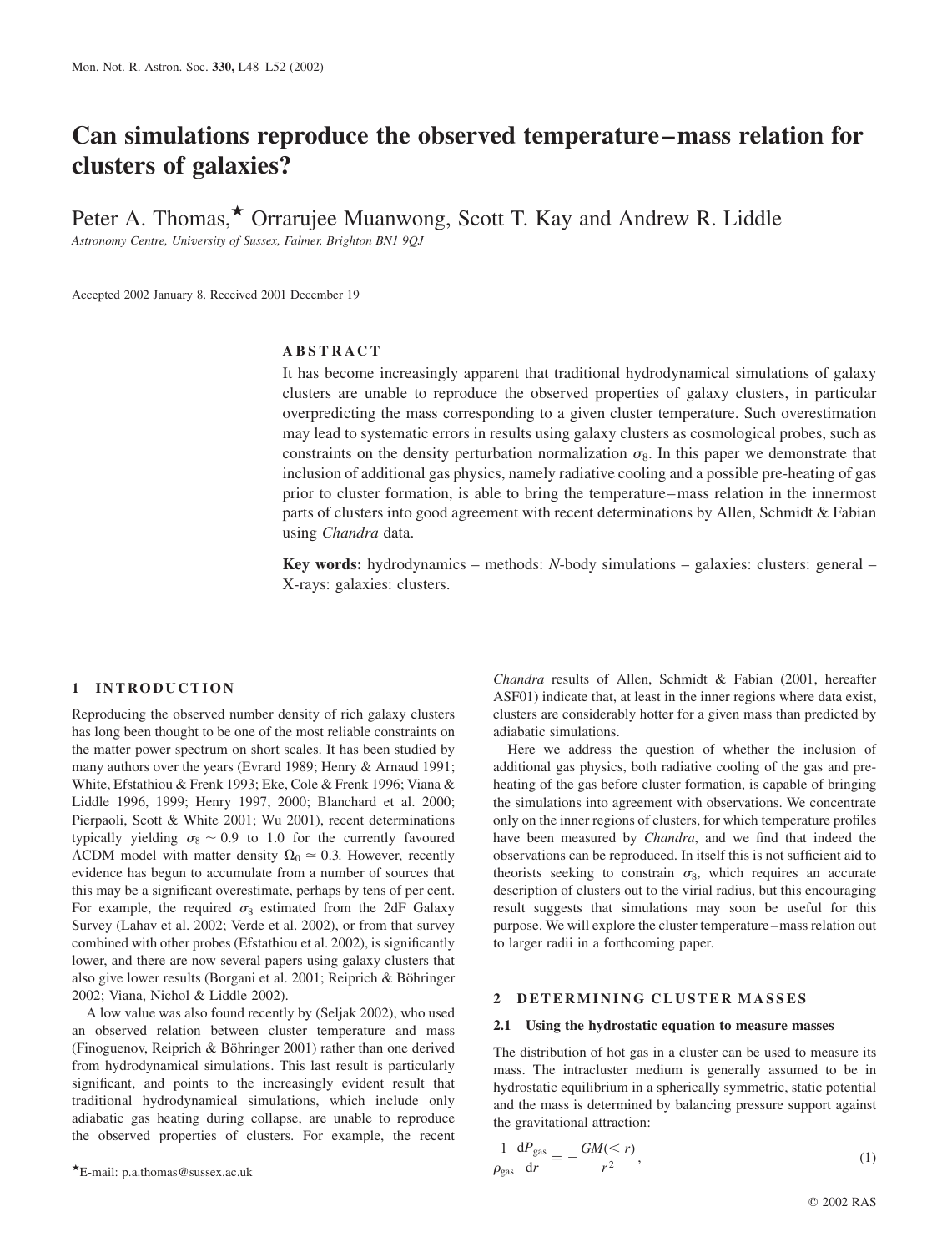giving

$$
M(
$$

where  $P_{\text{gas}} = (k/\mu m_H) \rho_{\text{gas}} T_{\text{gas}}$  is the pressure of the intracluster medium,  $\rho_{\text{gas}}$  is its density, k is the Boltzmann constant, G is the gravitational constant, and  $\mu m_{\text{H}} \approx 1.0 \times 10^{-24}$  g is the mean mass per particle.

Where  $P_{\text{gas}}$  is simply the thermal pressure, then  $T_{\text{gas}}$  corresponds to the gas temperature. One should really include all forms of pressure support for the gas: kinetic (i.e. turbulence), magnetic, coupled relativistic particles, etc. We have checked in our simulations that the contribution from kinetic motions within the inner regions of clusters is small and so for clarity of presentation we stick with the thermal pressure in this paper.

Note that the determination of the mass within radius  $r$  depends only upon the properties of the gas at that radius; in particular the mass determination is not affected by conditions in the outer parts of clusters where the properties are poorly determined. We show in Section 4.1 that the use of equation (2) leads to good estimates of the mass within regions accessible to Chandra observations. This lends credence to the mass determinations from X-ray observations that we use in this paper.

#### 2.2 Observed and simulated temperature–mass relations

If we apply equation (2) to measure the mass,  $M_{\Delta}$ , within a radius,  $r_{\Delta}$ , for which the enclosed density is  $\Delta$  times the critical density, then

$$
\frac{kT(r_{\Delta})}{keV} \approx 8.3 \left(\frac{\Delta}{200}\right)^{1/3} \left(\frac{\mathcal{P}_{\Delta}}{2}\right)^{-1} \left(\frac{M_{\Delta}}{10^{15}h^{-1}M_{\odot}}\right)^{2/3},\tag{3}
$$

where  $P_{\Delta} = -d \ln P_{\text{gas}}/d \ln r$  measured at  $r_{\Delta}$ .

For self-similar clusters, for which  $P_{\Delta}$  is independent of mass and  $T(r_{\Delta})$  is a constant multiple of the observed temperature,  $T_{\rm X}$ , we recover a scaling relation  $T_X \propto M_\Delta^{2/3}$ . In order to compare different results we will write

$$
\frac{kT_X}{keV} = A_\Delta \left(\frac{M_\Delta}{10^{15}h^{-1} \text{ M}_\odot}\right)^\alpha.
$$
 (4)

 $A_{\Delta}$  gives the relative normalization of the relations; if  $\alpha \neq 2/3$  then this comparison will be exact only for  $M_{\Delta} = 10^{15} h^{-1} M_{\odot}$ . Theorists can most easily predict the mass within the virial radius of a cluster, corresponding to  $\Delta \simeq 111$  for our chosen cosmology, but X-ray observations do not extend to such large radii and so some degree of extrapolation (i.e. the extension of a mass-model beyond the range of the observational data) is usually required.

A useful summary of simulated and observational results is given by Afshordi & Cen (2002). The main simulated catalogues are by Evrard, Metzler & Navarro (1996), Thomas et al. (2001) and Bryan & Norman (1998). The former two, using smoothed particle hydrodynamics (SPH), found  $A_{200} \approx 8.0$ , whereas the latter, using an Eulerian grid-code, found  $A_{200} \approx 7.0$ . In a more recent paper, in which they considered a variety of definitions of X-ray temperature for an ensemble of 24 highly resolved SPH clusters, Mathiesen & Evrard (2001) agreed with this lower normalization. None of these simulations included radiative cooling.

By contrast the observational results using resolved surface brightness and temperature profiles from ROSAT and ASCA have higher normalizations. Xu, Jin & Wu (2001) find  $A_{200} \approx 9.4$ , whereas Horner, Mushotzky & Scharf (1999) and Finoguenov et al. (2001) both find  $A_{200} \approx 11.2$ .

Despite the uncertainty in both the simulated and the observational results, it is clear that the observed normalization of the temperature–mass relation significantly exceeds the simulated one.

## 2.3 Observational determination of  $M_{2500}$

In this paper, we attempt a partial resolution of the differences between simulations and observations discussed in the previous section. In doing this, we concentrate on the results of ASF01. The reasons for this are fourfold.

(i) Chandra observations give the best available estimates of density and temperature profiles for the X-ray-emitting gas.

(ii) The mass estimates are, mostly, backed up by observations and modelling of gravitationally lensed background galaxies (arcs).

(iii) They present results for the mass-weighted temperature of the gas. The use of mass-weighted rather than emission-weighted temperatures greatly simplifies the comparison of simulations and observations.

(iv) They do not attempt to extrapolate their results beyond the radius that is accessible to observations.

ASF01 measured the mass and temperature of five clusters within  $r_{2500}$ . They found a best-fitting slope for the mass– temperature relation that is consistent with the self-similar value of 1.5. We rewrite their relation here with mass as the ordinate as we are complete in mass rather than temperature in our simulations:

$$
\frac{kT_{2500}}{\text{keV}} \approx 19.2 \left(\frac{M_{2500}}{10^{15}h^{-1}\,\text{M}_{\odot}}\right)^{2/3},\tag{5}
$$

where  $T_{2500}$  is the mass-weighted gas temperature within  $r_{2500}$ .

#### 3 SIMULATIONS

The simulations that we discuss in this paper were carried out using the HYDRA N-body/hydrodynamics code (Couchman, Thomas & Pearce 1995; Pearce & Couchman 1997) on the Cray T3E computer at the Edinburgh Parallel Computing Centre as part of the Virgo Consortium programme of investigations into structure formation in the Universe. They will be described fully in a longer paper (in preparation) and so we just summarize the properties here. Note that the simulations are very similar to those discussed in an earlier paper (Muanwong et al. 2001), but the parameters have been slightly adjusted so as to give a better fit to the observed luminosity–temperature relation of clusters.

In this paper we present results for a single cosmology with density parameter  $\Omega_0 = 0.35$ , cosmological constant  $\Omega_{\Lambda 0} = 0.65$ , baryon density  $\Omega_{b0} = 0.038$ , Hubble parameter  $h = 0.71$ , cold dark matter (CDM) density fluctuation parameter  $\Gamma = 0.21$ , normalization  $\sigma_8 = 0.90$  and gravitational softening  $s = 25 h^{-1}$  kpc. 160<sup>3</sup> particles each of gas and dark matter were used in a box of side  $100 h^{-1}$  Mpc, giving particle masses of  $m_{\text{gas}} \approx 2.6 \times 10^9 h^{-1} M_{\odot}$  and  $m_{\text{dark}} \approx 2.1 \times 10^{10} h^{-1} M_{\odot}$ , respectively.

Three simulations were undertaken, each with identical initial conditions so that the clusters that they produce are directly comparable, but with different cooling properties.

(i) Non-radiative. An adiabatic run included for testing and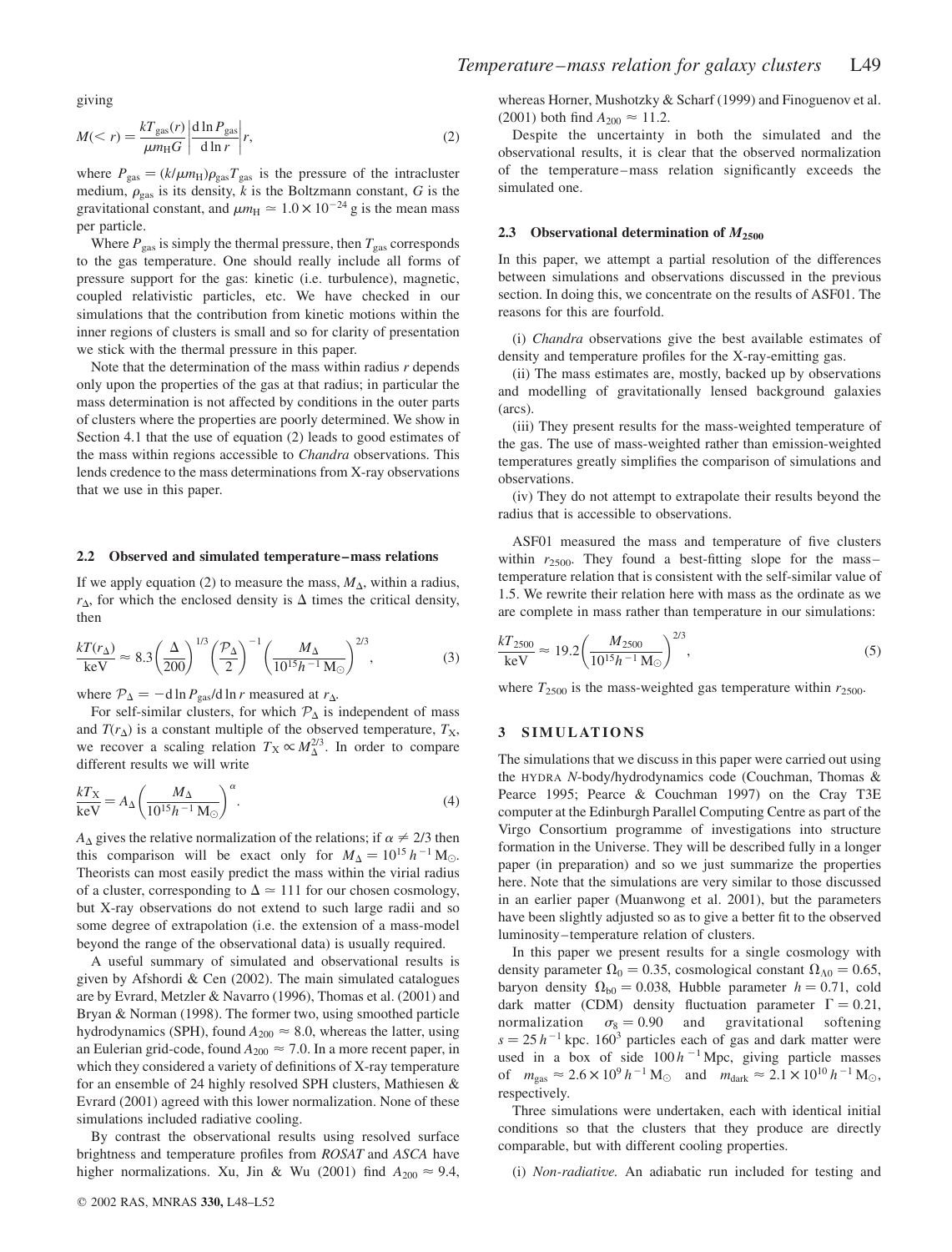comparison purposes only. As discussed by Muanwong et al. (2001), the gas in the centres of the clusters extracted from this run has short cooling times and would not be present in real systems. This simulation vastly overestimates the X-ray luminosity of the clusters.

(ii) Radiative. This run includes radiative cooling using the cooling tables of Sutherland & Dopita (1993) and assumes a timevarying metallicity  $Z = 0.3(t/t_0)Z_{\odot}$ , where  $t/t_0$  is the age of the Universe in units of the current time. Cooled material is permitted to form stars, removing low-entropy material with short cooling times from the centres of the clusters. As shown by Pearce et al. (2000), the inflowing gas which replaces it has a higher net entropy and hence a higher temperature. A drawback of this run is that the cooling is limited only by numerical resolution and is therefore very ad hoc. In this run up to half the baryonic mass in clusters has cooled, much more than is observed.

(iii) Pre-heating. This run also includes radiative cooling. Additionally, at  $z = 4$  the energy of each gas particle was increased by an amount  $kT = 1 \text{ keV}$  to model crudely energy injection at high redshift. This has the effect of strongly suppressing cooling so that by the end of the simulation under 1 per cent of the gas in clusters has cooled, much less than is observed.

The radiative and pre-heating runs both reproduce the observed luminosity–temperature relation whilst having very different amounts of cooled gas. One might hope, therefore, that their thermal properties also bracket those of real clusters. We justify this statement further in Section 4.3 below.

# 4 RESULTS

### 4.1 Hydrostatic equilibrium

Fig. 1 compares measures of enclosed mass versus radius for the third-largest cluster in the pre-heating simulation (similar results are obtained for the non-radiative and radiative simulations). This particular cluster was chosen because the two largest clusters both show signs of disturbance within  $r_{500}$ . The solid line shows enclosed mass as a function of radius. The dashed line shows the mass estimated from equation (2) using the thermal pressure; a similar result is obtained using the total (thermal plus kinetic) pressure but we have omitted this from the plot for clarity.



Figure 1. The solid line shows the actual mass distribution in the cluster; the dashed line shows the mass from equation (2) using the thermal pressure.

The estimated mass jiggles up and down because of variations in the local pressure gradient. This scatter could be much reduced by the fitting of a smooth curve to the pressure profile, but for the purposes of this paper we merely wish to make the point that the clusters are in approximate hydrostatic equilibrium within  $r_{2500}$ . This holds true also for the largest two clusters and for all others that we have tested. Note, however, that many of these other clusters show significant departures from equilibrium within  $r_{200}$ .

We conclude that the use of the equation of hydrostatic support to measure masses from X-ray observations of the intracluster medium within  $r_{2500}$  is likely to be accurate to within about 10 per cent with no systematic offset to high or low masses.

#### 4.2 Temperature profiles

Fig. 2 shows the projected temperature profiles within  $r_{2500}$  of the third-largest cluster in each of the three simulations. Note how the inflow of higher entropy material has raised the temperature of the gas within  $r_{2500}$  in both the radiative and pre-heating simulations relative to that in the non-radiative simulation, an effect first noted by Pearce et al. (2000). The temperature profiles in this figure differ from those shown in fig. 1 of ASF01 in that they decline slightly beyond 0.25  $r_{2500}$  rather than remaining isothermal. There are other clusters in our sample, however, for which the temperature profiles are very similar to those seen in the observations.

#### 4.3 Entropy profiles

The differences between the three simulations are best described in terms of their entropy profiles. As Fig. 3 shows, the entropy within  $r_{1000}$  in the third-largest cluster is raised in the radiative and preheating runs relative to that in the non-radiative run. This results in a higher gas temperature and a less-peaked density profile.

Although the radiative and pre-heating runs have very different cooled mass fractions, it is not surprising that they have similar entropy profiles as we have adjusted the numerical resolution and feedback parameters so as to reproduce the observed X-ray luminosity–temperature relation, and it has been recognized for some time that this requires an excess of entropy in cluster cores (Evrard & Henry 1991; Kaiser 1991; Bower 1997). Once the entropy profile is fixed then, assuming hydrostatic equilibrium, the



Figure 2. Temperature profile of the gas within  $r_{2500}$  for one example cluster in the three simulations.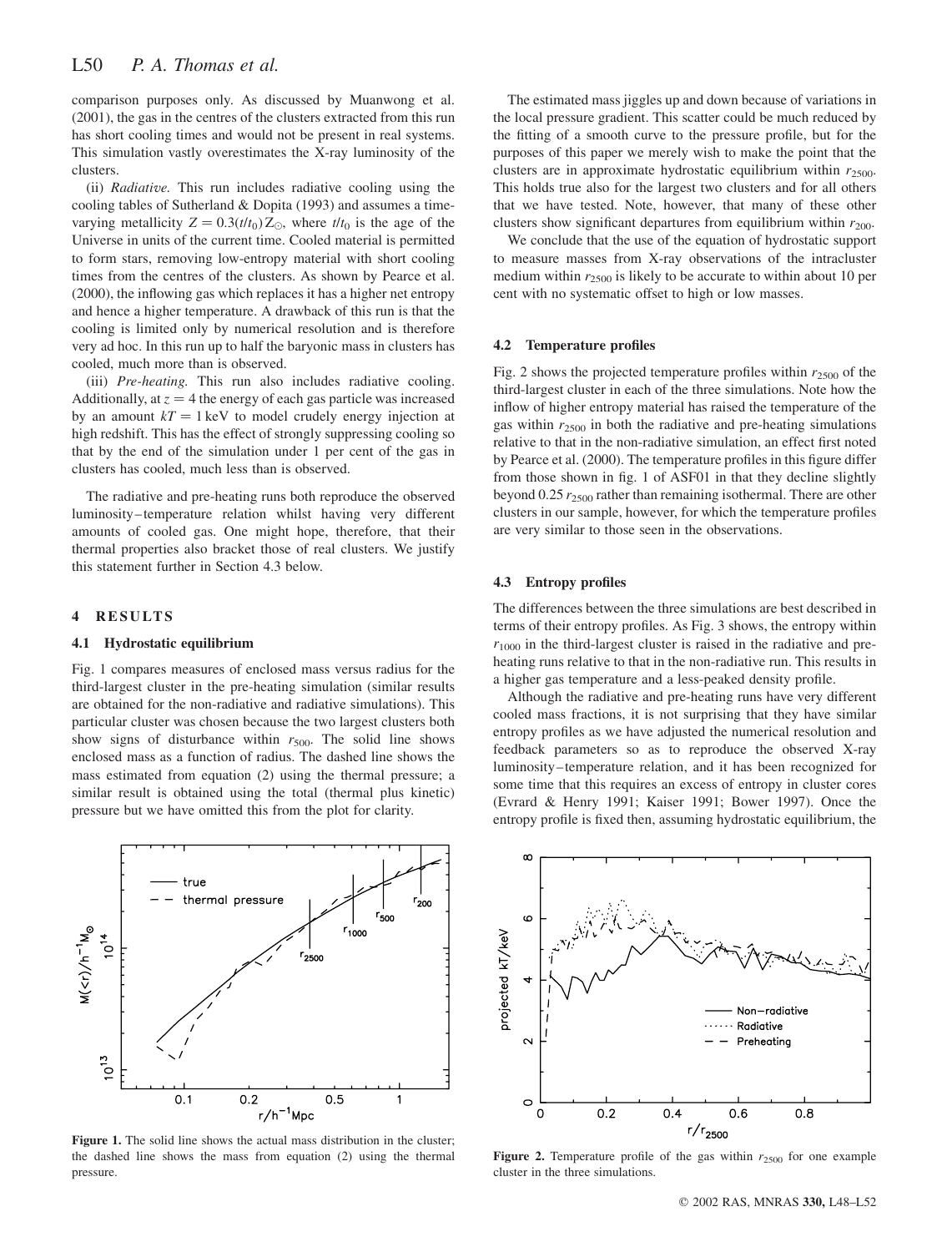

Figure 3. Entropy profile of the gas for one example cluster in each of the three simulations.



Figure 4. The mass-weighted temperature–mass relation for gas within  $r_{2500}$  for clusters extracted from the non-radiative simulation. Different symbols correspond to clusters with different amounts of substructure, as discussed in the text. The solid line shows the best fit from ASF01; the dashed line shows (extrapolated) results from the simulations of Mathiesen & Evrard (2001).

cluster temperature profile is uniquely determined. As it happens, both the radiative and pre-heating runs give very similar entropy profiles and hence very similar temperature profiles for this cluster (and similar results are obtained for other clusters). This gives us confidence that other models that reproduce the luminosity– temperature relation, and in particular ones that give the correct cooled gas fraction, would have similar thermal properties to those discussed here.

## 4.4 Temperature–mass relation

The temperature–mass relation for the clusters extracted from the non-radiative simulation is shown in Fig. 4. The dashed line is the relation from the simulations of Mathiesen & Evrard (2001), extrapolated from their results for an overdensity of 500 as described in ASF01. Given this extrapolation our results are in good agreement with theirs over the range for which our temperatures coincide,  $kT \ge 1.5$  keV. By contrast, the relation for observed clusters obtained in ASF01, shown by the solid line, has a significantly lower mass normalization for a given temperature.

Fig. 5 shows how this relation is modified once extra gas physics is incorporated. We see that the increase in temperature associated with radiative cooling and/or pre-heating is precisely enough to bring the simulated relation into agreement with the observed one.

In the figures there are several clusters that lie well above the mean relation. These are mostly clusters for which there is significant velocity substructure; we indicate with open circles those clusters for which the mean gas and dark matter velocities within  $r_{2500}$  differ by more than 10 per cent of the rms velocity dispersion of the dark matter.

## 5 DISCUSSION

We have shown that simulations are capable of reproducing the observed relationship between mass and temperature in the inner regions of galaxy clusters. In particular, the mass-weighted temperature versus mass within a radius enclosing an overdensity of 2500 in our radiative and pre-heating simulations agrees with the observed relation of ASF01.

There are a number of caveats, however. The temperature ranges of the simulations and the observations barely overlap: we have one cluster above 6 keV, while ASF01 have only one below this



Figure 5. As Fig. 4, but for the (a) radiative and (b) pre-heating simulations.